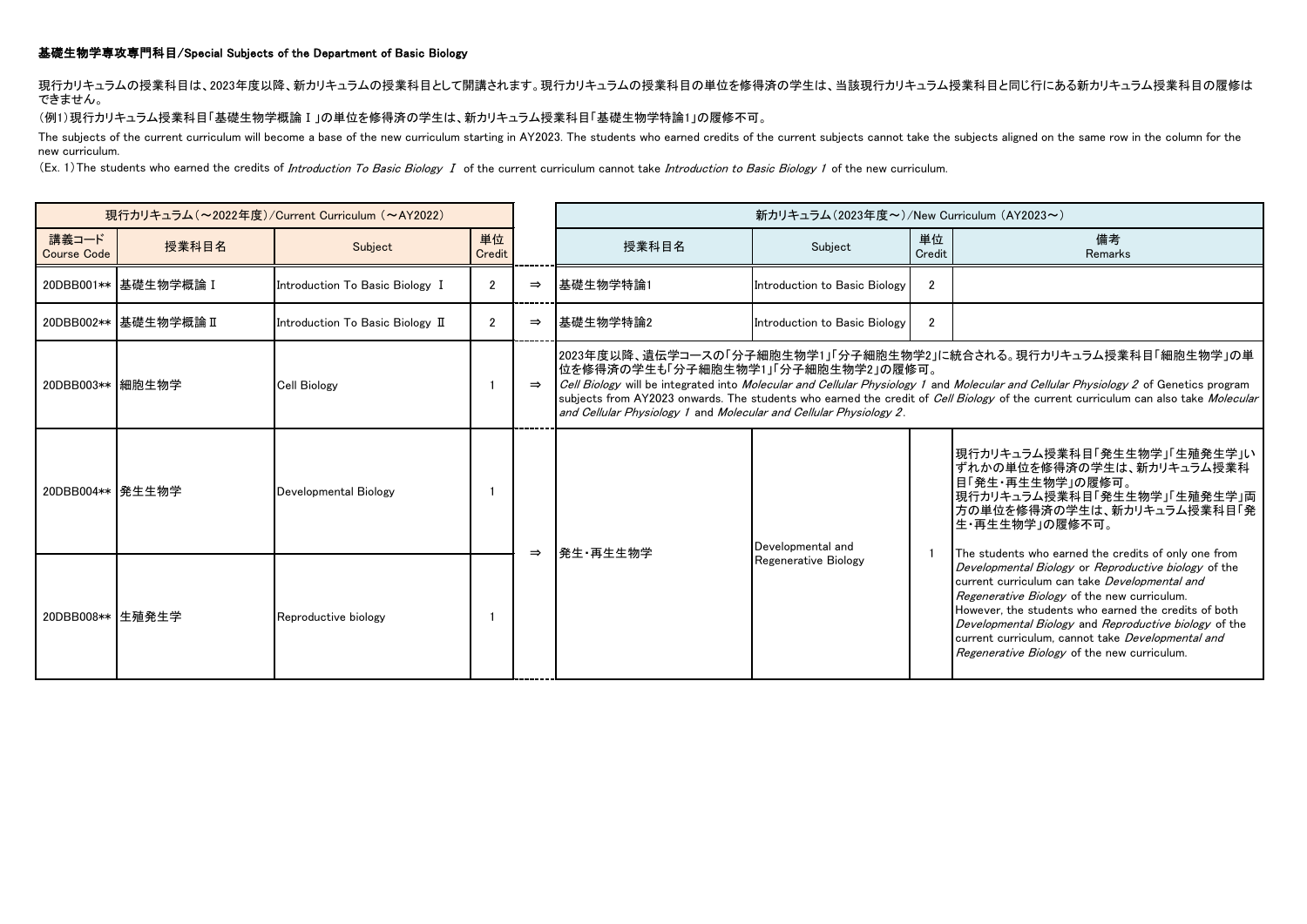| 現行カリキュラム (~2022年度)/Current Curriculum (~AY2022) |                         |                                             |              |               | 新カリキュラム (2023年度~)/New Curriculum (AY2023~)                                                                                                                                                                                                                                                                                                                                                                                                 |                                                                                                    |                                  |                                                                                                                                                                                                                                                                                                                                                                                                                                                                                                                                |  |
|-------------------------------------------------|-------------------------|---------------------------------------------|--------------|---------------|--------------------------------------------------------------------------------------------------------------------------------------------------------------------------------------------------------------------------------------------------------------------------------------------------------------------------------------------------------------------------------------------------------------------------------------------|----------------------------------------------------------------------------------------------------|----------------------------------|--------------------------------------------------------------------------------------------------------------------------------------------------------------------------------------------------------------------------------------------------------------------------------------------------------------------------------------------------------------------------------------------------------------------------------------------------------------------------------------------------------------------------------|--|
| 講義コード<br><b>Course Code</b>                     | 授業科目名                   | Subject                                     | 単位<br>Credit |               | 授業科目名                                                                                                                                                                                                                                                                                                                                                                                                                                      | Subject                                                                                            | 単位<br>Credit                     | 備考<br>Remarks                                                                                                                                                                                                                                                                                                                                                                                                                                                                                                                  |  |
| 20DBB005** 環境生物学                                |                         | <b>Environmental Biology</b>                |              | $\Rightarrow$ | 進化環境生物学1<br>進化環境生物学2                                                                                                                                                                                                                                                                                                                                                                                                                       | Evolution and Environmental<br><b>Biology 1</b><br>Evolution and Environmental<br><b>Biology 2</b> | $\overline{1}$<br>$\overline{1}$ | 現行カリキュラム授業科目「環境生物学」「進化多様性ゲノ<br>ム生物学」いずれかの単位を修得済の学生は、新カリキュ<br> ラム授業科目「進化環境生物学1」「進化環境生物学2」とも<br>に履修可。<br>現行カリキュラム授業科目「環境生物学」「進化多様性ゲノ<br>ム生物学」両方の単位を修得済の学生は、新カリキュラム<br>授業科目「進化環境生物学1」「進化環境生物学2」ともに<br>履修不可。<br>The students who earned the credit of either of                                                                                                                                                                                                                                                                    |  |
|                                                 | 20DBB007**  進化多様性ゲノム生物学 | Evolution, diversity and genomic<br>biology | -1           |               |                                                                                                                                                                                                                                                                                                                                                                                                                                            |                                                                                                    |                                  | Environmental Biology or Evolution, diversity and genomic<br>biology of the current curriculum can take both/either of<br>Evolution and Environmental Biology 1 and/or Evolution<br>and Environmental Biology 2 of the new curriculum.<br>The students who earned the credits of both of<br>Environmental Biology and Evolution, diversity and<br>genomic biology of the current curriculum cannot take<br>any of Evolution and Environmental Biology 1 and<br>Evolution and Environmental Biology 2 of the new<br>curriculum. |  |
| 20DBB006** 神経生物学                                |                         | Neurobiology                                |              | $\Rightarrow$ | 2023年度以降、生理科学コースの「基盤神経科学1」または「基盤神経科学2」に統合予定。現行カリキュラム授業科目「神経生物学」の<br>単位を修得済の学生も、「基盤神経科学1」「基盤神経科学2」は履修可。<br>Neurobiology will be integrated into Fundamental Neuroscience 1 and Fundamental Neuroscience 2 of Physiological Sciences<br>program subjects from AY2023 onwards. The student who earned the credit of Neurobiology of the current curriculum can take<br>both/either Fundamental Neuroscience 1 and Fundamental Neuroscience 2. |                                                                                                    |                                  |                                                                                                                                                                                                                                                                                                                                                                                                                                                                                                                                |  |
|                                                 | 20DBB034** 科学コミュニケーション  | Communication in Science                    |              | $\Rightarrow$ | 廃止/Discontinue                                                                                                                                                                                                                                                                                                                                                                                                                             |                                                                                                    |                                  |                                                                                                                                                                                                                                                                                                                                                                                                                                                                                                                                |  |
| 20DBB009**                                      | 基礎生物学英語口語表現演<br>習 I a   | Practical Spoken English I a                |              |               |                                                                                                                                                                                                                                                                                                                                                                                                                                            |                                                                                                    |                                  |                                                                                                                                                                                                                                                                                                                                                                                                                                                                                                                                |  |
| 20DBB010**                                      | 基礎生物学英語口語表現演<br>習Ib     | Practical Spoken English I b                |              | $\Rightarrow$ | 英語口語表現演習1~10                                                                                                                                                                                                                                                                                                                                                                                                                               | Practical Spoken English 1~                                                                        | 各1                               | 現行カリキュラム授業科目「基礎生物学英語口語表現演<br>習現 I a」~「基礎生物学英語口語表現演習現Vb」と新カ<br>リキュラム授業科目「英語口語表現演習1」~「英語口語表<br>現演習10」から、合計10科目まで履修可。<br>The current students can take up to a total of 10<br>subjects from <i>Practical Spoken English I a</i> $\sim$ <i>Vb</i> of the<br>current curriculum and Practical Spoken English $1 \sim 10$ of<br>the new curriculum.                                                                                                                                                                                  |  |
| 20DBB011**                                      | 基礎生物学英語口語表現演<br>習IIa    | Practical Spoken English II a               | -1           |               |                                                                                                                                                                                                                                                                                                                                                                                                                                            |                                                                                                    |                                  |                                                                                                                                                                                                                                                                                                                                                                                                                                                                                                                                |  |
| 20DBB012**                                      | 基礎生物学英語口語表現演<br>習IIb    | Practical Spoken English II b               |              |               |                                                                                                                                                                                                                                                                                                                                                                                                                                            |                                                                                                    |                                  |                                                                                                                                                                                                                                                                                                                                                                                                                                                                                                                                |  |
| 20DBB013**                                      | 基礎生物学英語口語表現演<br>習Ⅲa     | Practical Spoken English III a              |              |               |                                                                                                                                                                                                                                                                                                                                                                                                                                            |                                                                                                    |                                  |                                                                                                                                                                                                                                                                                                                                                                                                                                                                                                                                |  |
| 20DBB014**                                      | 基礎生物学英語口語表現演<br>習Ⅲb     | Practical Spoken English III b              |              |               |                                                                                                                                                                                                                                                                                                                                                                                                                                            |                                                                                                    |                                  |                                                                                                                                                                                                                                                                                                                                                                                                                                                                                                                                |  |
| 20DBB015**                                      | 基礎生物学英語口語表現演<br>習IVa    | Practical Spoken English IVa                |              |               |                                                                                                                                                                                                                                                                                                                                                                                                                                            |                                                                                                    |                                  |                                                                                                                                                                                                                                                                                                                                                                                                                                                                                                                                |  |
| 20DBB016**                                      | 基礎生物学英語口語表現演<br>習IVb    | Practical Spoken English IVb                |              |               |                                                                                                                                                                                                                                                                                                                                                                                                                                            |                                                                                                    |                                  |                                                                                                                                                                                                                                                                                                                                                                                                                                                                                                                                |  |
| 20DBB017**                                      | 基礎生物学英語口語表現演<br>習Va     | Practical Spoken English Va                 |              |               |                                                                                                                                                                                                                                                                                                                                                                                                                                            |                                                                                                    |                                  |                                                                                                                                                                                                                                                                                                                                                                                                                                                                                                                                |  |
| 20DBB018**                                      | 基礎生物学英語口語表現演<br>習Vb     | Practical Spoken English Vb                 |              |               |                                                                                                                                                                                                                                                                                                                                                                                                                                            |                                                                                                    |                                  |                                                                                                                                                                                                                                                                                                                                                                                                                                                                                                                                |  |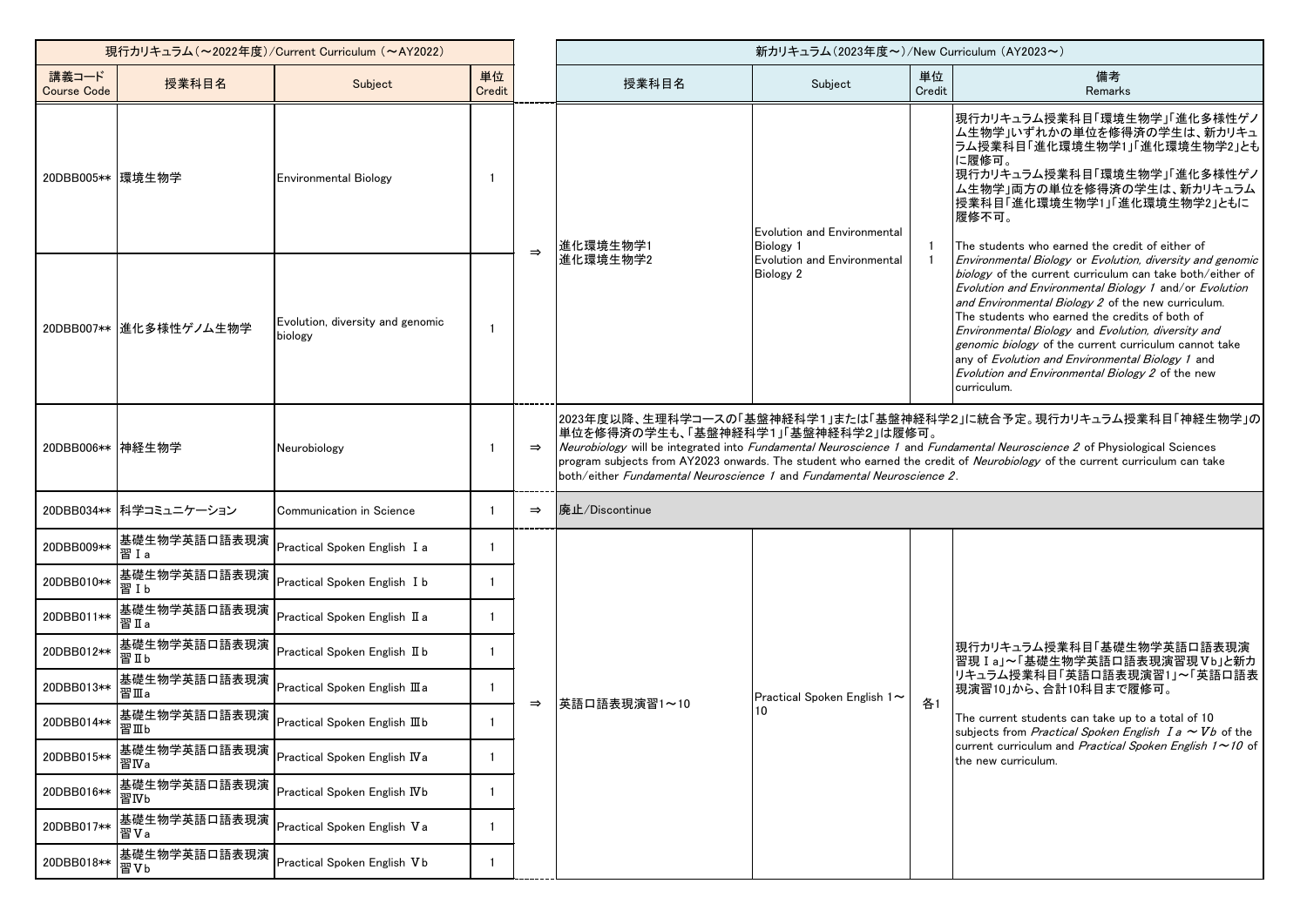| 現行カリキュラム (~2022年度)/Current Curriculum (~AY2022)                                                            |                                                   |                                      |              |               | 新カリキュラム(2023年度~)/New Curriculum (AY2023~)                                                                                                                                                                                                                                                                               |                          |              |                |  |  |
|------------------------------------------------------------------------------------------------------------|---------------------------------------------------|--------------------------------------|--------------|---------------|-------------------------------------------------------------------------------------------------------------------------------------------------------------------------------------------------------------------------------------------------------------------------------------------------------------------------|--------------------------|--------------|----------------|--|--|
| 講義コード<br><b>Course Code</b>                                                                                | 授業科目名                                             | Subject                              | 単位<br>Credit |               | 授業科目名                                                                                                                                                                                                                                                                                                                   | Subject                  | 単位<br>Credit | 備考<br>Remarks  |  |  |
| 20DBB019**                                                                                                 | 基礎生物学英語筆記表現演<br>習Ia                               | Practical Scientific Writing I a     |              | $\Rightarrow$ |                                                                                                                                                                                                                                                                                                                         |                          |              |                |  |  |
| 20DBB020**                                                                                                 | 基礎生物学英語筆記表現演<br>習Ib                               | Practical Scientific Writing I b     |              | $\Rightarrow$ |                                                                                                                                                                                                                                                                                                                         |                          |              |                |  |  |
| 20DBB021**                                                                                                 | 基礎生物学英語筆記表現演<br>習Ia                               | Practical Scientific Writing II a    |              | $\Rightarrow$ |                                                                                                                                                                                                                                                                                                                         |                          |              |                |  |  |
| 20DBB022**                                                                                                 | 基礎生物学英語筆記表現演<br>習IIb                              | Practical Scientific Writing II b    |              | $\Rightarrow$ | 授業科目としては廃止。単位取得なしの勉強会・セミナーとして継続予定。<br>Practical Scientific Writing I a $\sim$ Vb will discontinue and not be offered as a subject in the new curriculum. Alternatively, we are<br>planning to offer the same content, not as a regular subject, but in a form of study sessions or seminars with no credits attainable. |                          |              |                |  |  |
| 20DBB023**                                                                                                 | 基礎生物学英語筆記表現演<br>習Ⅲa                               | Practical Scientific Writing III a   |              | $\Rightarrow$ |                                                                                                                                                                                                                                                                                                                         |                          |              |                |  |  |
| 20DBB024**                                                                                                 | 基礎生物学英語筆記表現演<br>習Ⅲb                               | Practical Scientific Writing III b   |              | $\Rightarrow$ |                                                                                                                                                                                                                                                                                                                         |                          |              |                |  |  |
| 20DBB025**                                                                                                 | 基礎生物学英語筆記表現演<br>習IVa                              | Practical Scientific Writing IVa     |              | $\Rightarrow$ |                                                                                                                                                                                                                                                                                                                         |                          |              |                |  |  |
| 20DBB026**                                                                                                 | 基礎生物学英語筆記表現演<br>習IVb                              | Practical Scientific Writing IVb     |              | $\Rightarrow$ |                                                                                                                                                                                                                                                                                                                         |                          |              |                |  |  |
| 20DBB027**                                                                                                 | 基礎生物学英語筆記表現演<br>習Va                               | Practical Scientific Writing Va      |              | $\Rightarrow$ |                                                                                                                                                                                                                                                                                                                         |                          |              |                |  |  |
| 20DBB028**                                                                                                 | 基礎生物学英語筆記表現演<br>習Vb                               | Practical Scientific Writing Vb      |              | $\Rightarrow$ |                                                                                                                                                                                                                                                                                                                         |                          |              |                |  |  |
|                                                                                                            | 20DBB029** アドバンストコンファレンス I                        | Advanced Conference I                |              | $\Rightarrow$ | アドバンストコンファレンス2                                                                                                                                                                                                                                                                                                          | Advanced Conference 2    | -1           |                |  |  |
|                                                                                                            | 20DBB030** アドバンストコンファレンス II                       | Advanced Conference II               |              | $\Rightarrow$ | アドバンストコンファレンス3                                                                                                                                                                                                                                                                                                          | Advanced Conference 3    |              |                |  |  |
|                                                                                                            | 20DBB031** アドバンストコンファレンスⅢ                         | Advanced Conference III              |              | $\Rightarrow$ | アドバンストコンファレンス4                                                                                                                                                                                                                                                                                                          | Advanced Conference 4    |              |                |  |  |
|                                                                                                            | 20DBB032** アドバンストコンファレンスIV Advanced Conference IV |                                      |              | $\Rightarrow$ | アドバンストコンファレンス5                                                                                                                                                                                                                                                                                                          | Advanced Conference 5    |              |                |  |  |
|                                                                                                            | 20DBB033** アドバンストコンファレンスV Advanced Conference V   |                                      | -1           | $\Rightarrow$ | アドバンストコンファレンス1                                                                                                                                                                                                                                                                                                          | Advanced Conference 1    |              |                |  |  |
|                                                                                                            |                                                   |                                      |              |               | 生命科学リトリート I                                                                                                                                                                                                                                                                                                             | Life Science Retreat I   |              | 新設/New subject |  |  |
|                                                                                                            |                                                   |                                      |              |               | 生命科学リトリートⅡ                                                                                                                                                                                                                                                                                                              | Life Science Retreat II  |              | 新設/New subject |  |  |
|                                                                                                            |                                                   |                                      |              |               | 生命科学リトリートⅢ                                                                                                                                                                                                                                                                                                              | Life Science Retreat III |              | 新設/New subject |  |  |
|                                                                                                            |                                                   | **には開講学期や担当教員に応じて2桁の数字またはアルファベットが入る。 |              |               | 生命科学リトリートIV                                                                                                                                                                                                                                                                                                             | Life Science Retreat IV  |              | 新設/New subject |  |  |
| A two-digit number or letter will be entered to ** according to the semester or the<br>lecturer in charge. |                                                   |                                      |              |               | 生命科学リトリートV                                                                                                                                                                                                                                                                                                              | Life Science Retreat V   |              | 新設/New subject |  |  |